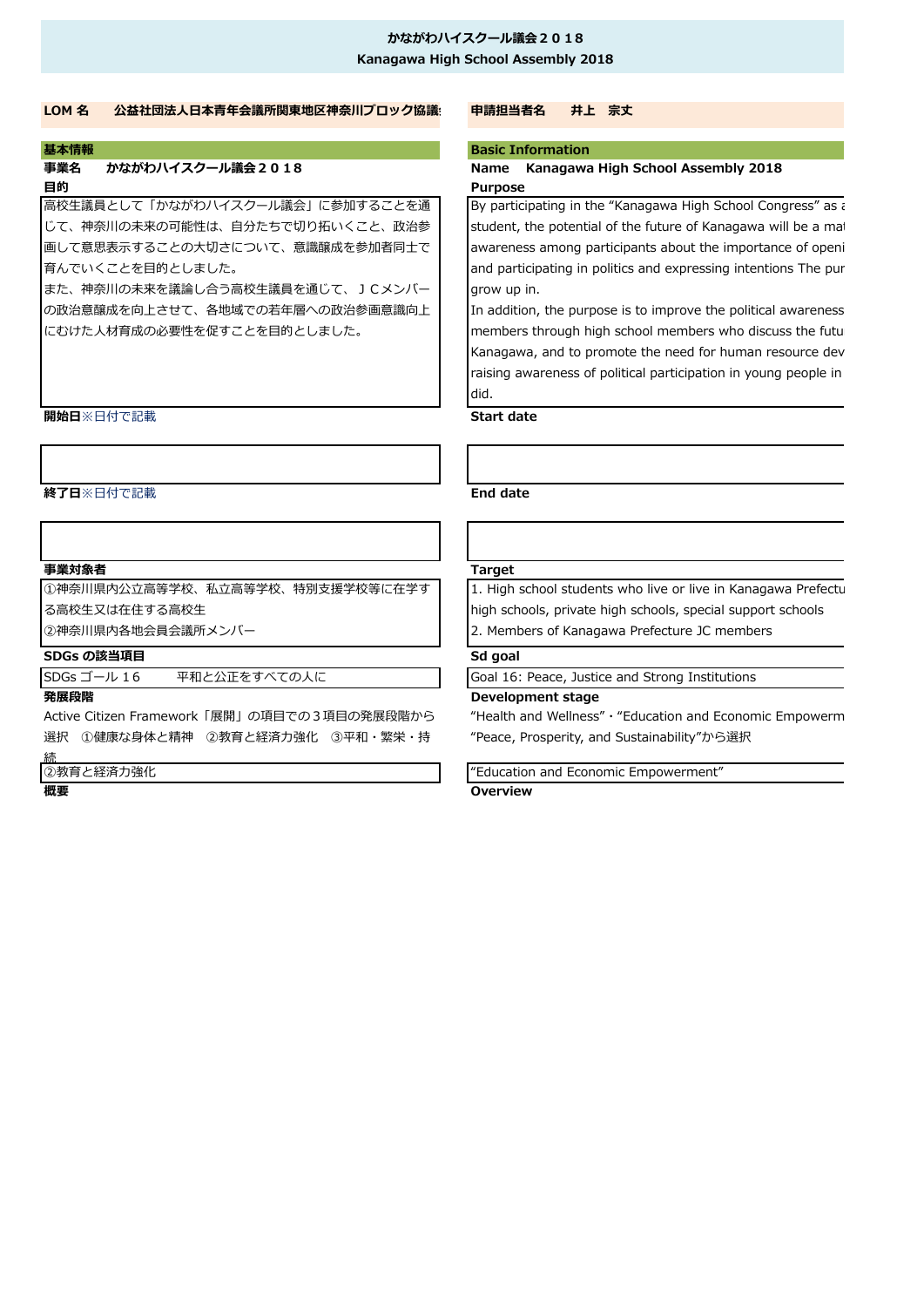

[JCI Mission]

[JCI Vision]

➁LOM 理事とメンバーの参加

LOM メンバーの事業参加人数を記述してください。(数字で記載)

LOM メンバーの参加率を記述してください(%で記載)

We will hold "Kanagawa High School Congress 2018" for high students in the prefecture by collaboration with Kanagawa Pre Kanagawa Prefecture Board of Education, and Kanagawa Pref

1.Administration of Kanagawa high school parliament

The high school deputies will be divided into eight committees eight themes in each committee will be the agenda, and you discussion following the mechanism of discussion progress that incorporates the parliamentary system as well as the Kanaga Prefectural assembly.

2.Pre-study sessions for facilitators

Pre-study sessions on the theme of the committee in charge, sessions for the purpose of sharing knowledge and skills as a when proceeding with the committee, Community Co-ordinat Establishment Committee, Student Preparation Committee W

3.Participation of special support school students in high scho On July 26, 2016, in the wake of a very painful incident in the "Tsukui Yamalyurien", a prefectural support facility for disable the purpose is to instill a symbiotic society where everyone ca that person The "Kanagawa Charter to live together" was ena However, in 2018, in the prefectural needs survey conducted Kanagawa prefecture, 20% of prefectural citizens who answe the society Kanagawa society chart" live together, and 80%  $\epsilon$ that "I heard this for the first time"  $(81.$  The result is 6%). It to disseminate the philosophy of a symbiotic society in Kanag high school students who participated through the Kanagawa Congress. This year, with the cooperation of the Kanagawa P Board of Education, we will work to allow students to particip

What were the main objectives of the program?

By participating in the "Kanagawa High School Congress" as a student, the potential of the future of Kanagawa will be a mat awareness among participants about the importance of openi and participating in politics and expressing intentions The pur

In addition, the purpose is to improve the political awareness members through high school members who discuss the future Kanagawa, and to promote the need for human resource dev raising awareness of political participation in young people in

How does this program advance the plan of action of the Local Organizatio

How does this project advance the JCI Mission and Vision?

JCI Mission: To provide development opportunities that empower young p

JCI Vision: To be the leading global network of young active citizens

[JCI Mission]

[JCI Vision]

Involvement of Local Board of Directors and Members

By number, how many members were involved?

By percentage, how many members were involved in the program?

LOM の理事の参加人数は?(数字で記載) インプレント How many Local Board members were involved in the project?

③実施方法 Methods of Implementation in the Implementation in the Implementation in the Implementation in the Implementation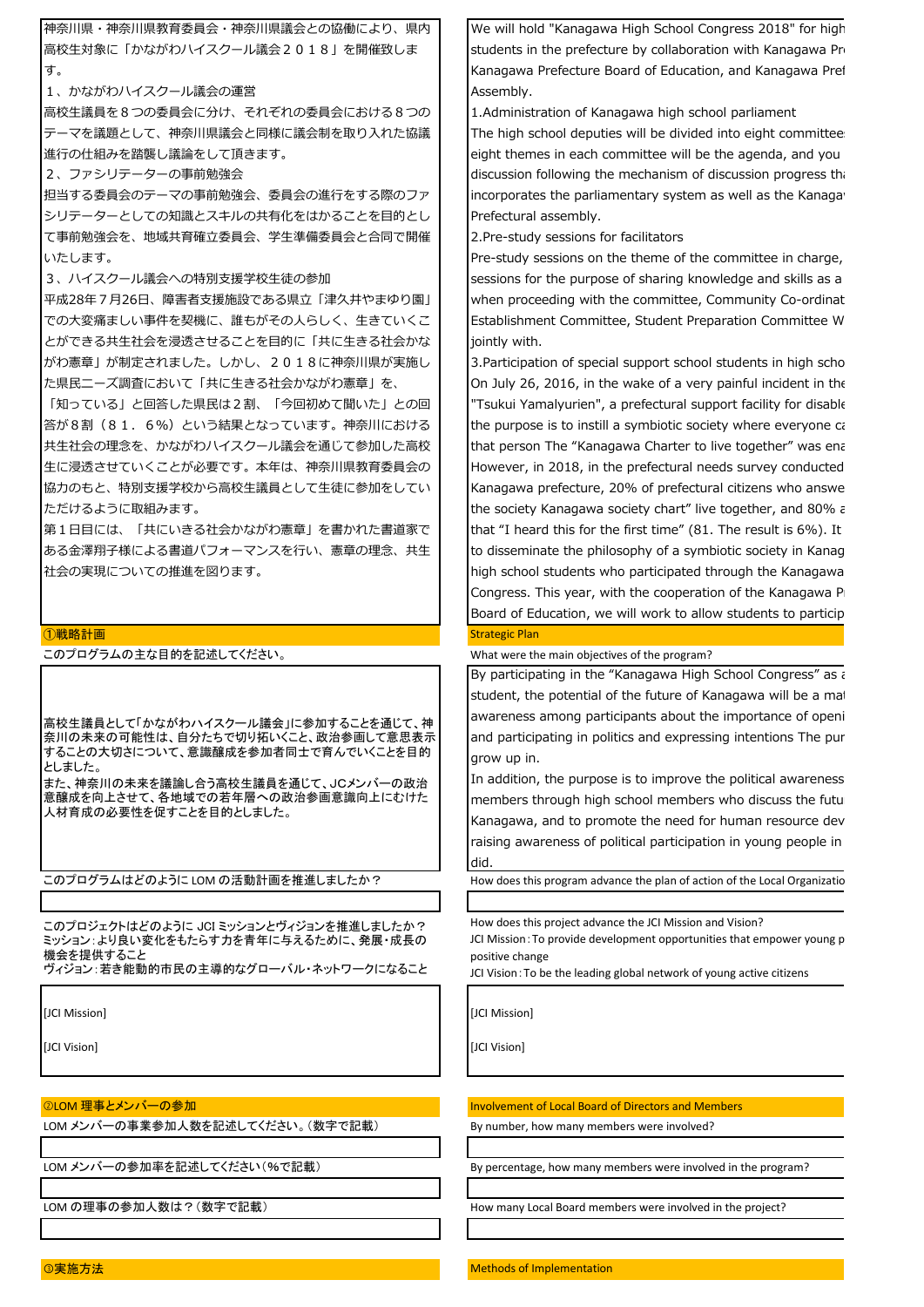「目的・財務計画・実施」項目に添付する画像を下部に貼付してください ※添付画像は基本4枚すべて準備をお願いします。 ①可能であれば、グラフィックデザインを入れ、JCI のロゴも入れて下さい。 LOM の成長と発展のために、どのような手法を用い、どのような活動を行い<br>ましたか? What methods and/or activities were used to grow and develop the Local Organization? このプロジェクトから得られた最も重要な結果を記述してください。 What was the most important outcome of this program? どのような手法や活動が、新入会員獲得のために最も効果的でしたか? Which method/activity was the most effective in recruiting new members? どの手法や活動が、既存メンバーの成長のために最も効果的でしたか? Which method/activity was the most effective in developing current memi **④成し遂げられた結果 Results Achieved** Results Achieved この事業によって何名の新入会員が入会しましたか?(数字で) By number, how many new members were recruited by this program? このプログラムによって達成した目的を記述してください。 Which objectives did the program achieve? **⑥プログラムの長期的な影響 Material Contract of the program** Long-term Impact of the program このプロジェクトによって得られると予測される長期的な影響を記述してください。 What is the expected long-term impact of this project? このプロジェクトの改善点・改善策を記述してください。 what changes would you make to improve the results of this project?

「LOM 理事とメンバーの参加」項目に添付する画像を下部に貼付してください

②写真は集合写真ではなく、事業内容がわかるもの(事業規模、参加者、メンバーの役割)。

④細かい説明をグラフィック内に入れる言葉は、単語やインパクトのあるフレーズを入れて下さい。

③数字データはグラフやデザインを入れて下さい。



「実施方法」項目に添付する画像を下部に貼付してください

「成し遂げられた結果」項目に添付する画像を下部に貼付してください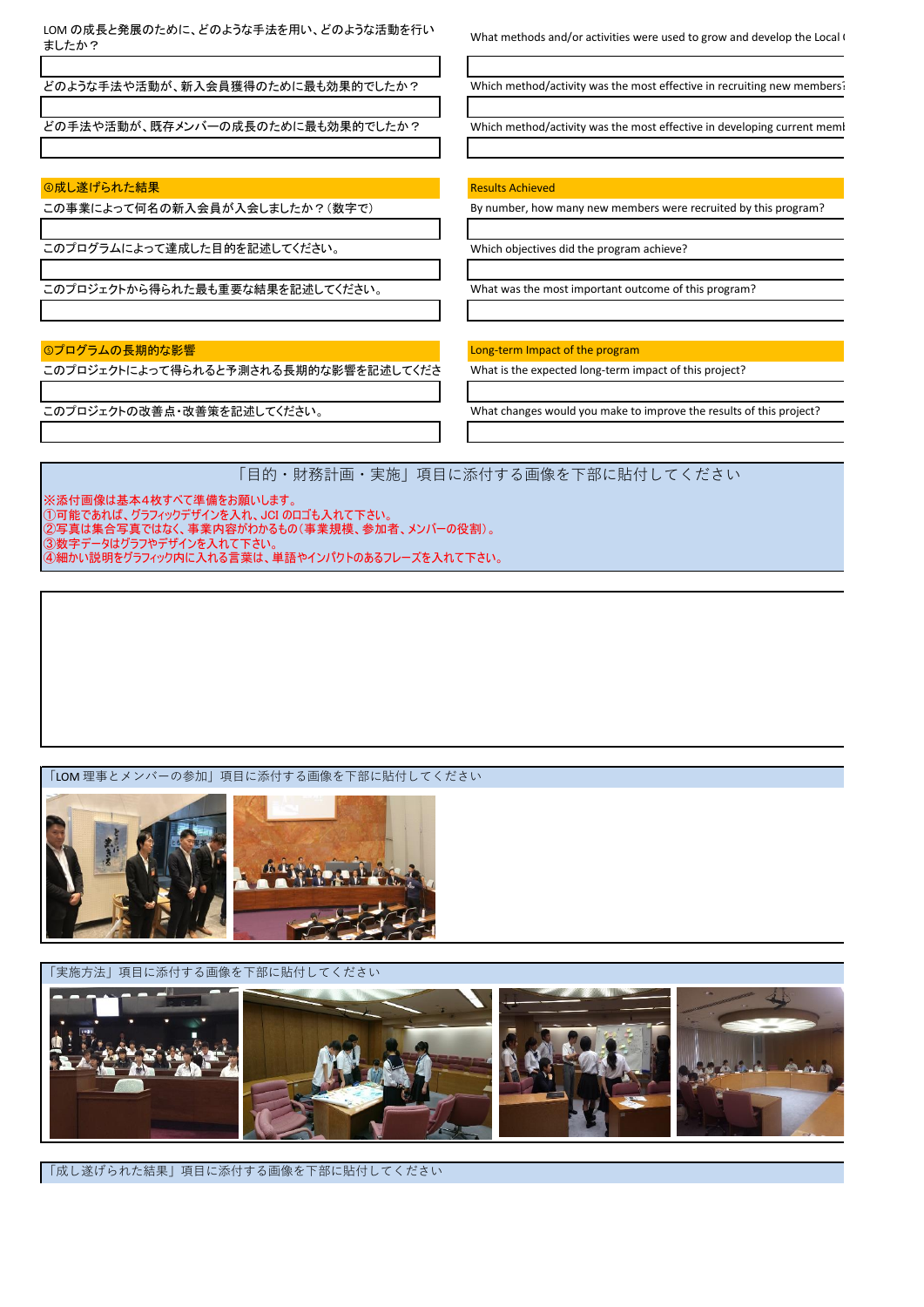

「プログラムの長期的な影響」項目に添付する画像を下部に貼付してください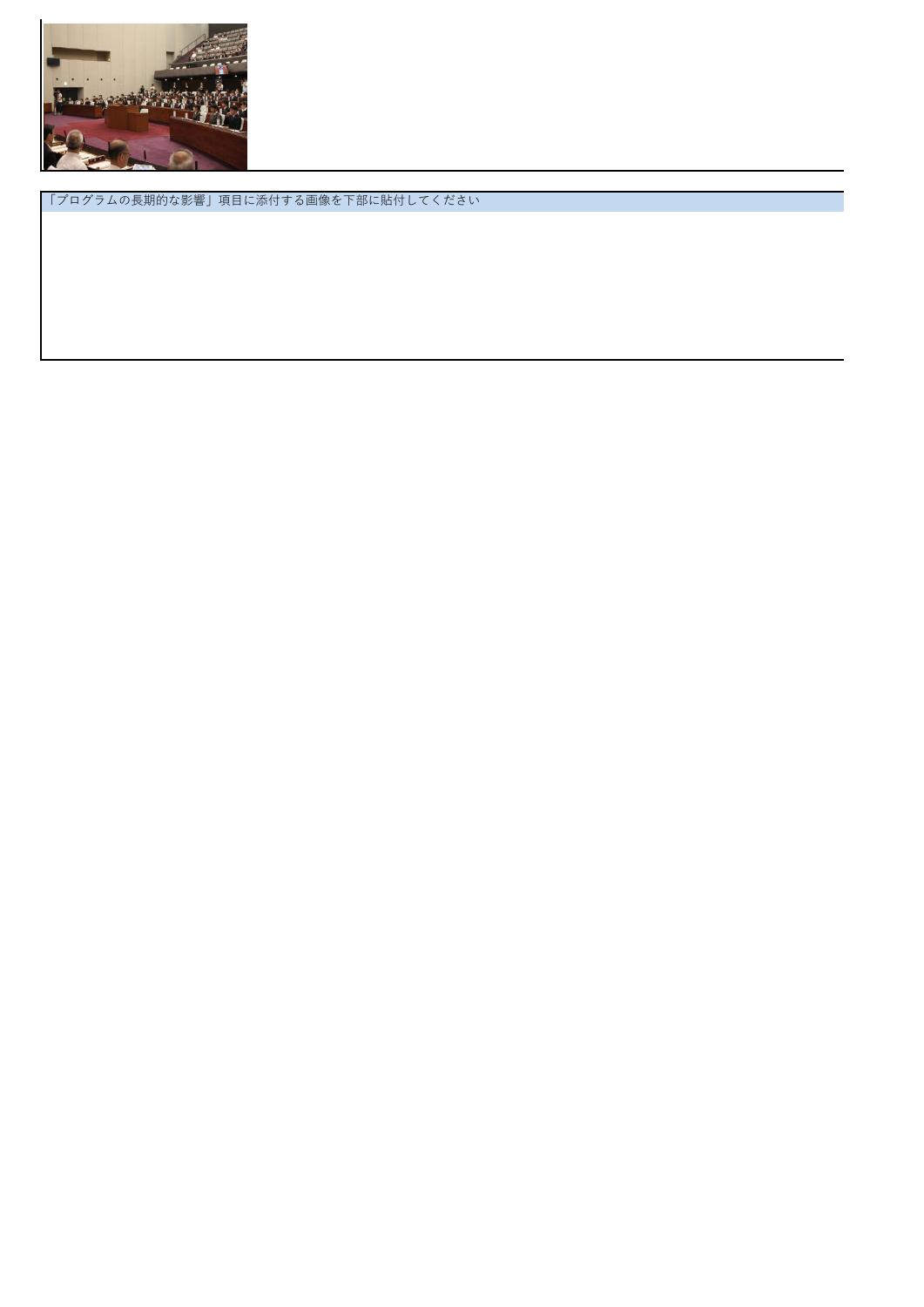

a high school tter of raising ng itself up pose was to

of JC me of elopment for each region.

Ire public

ent" $\cdot$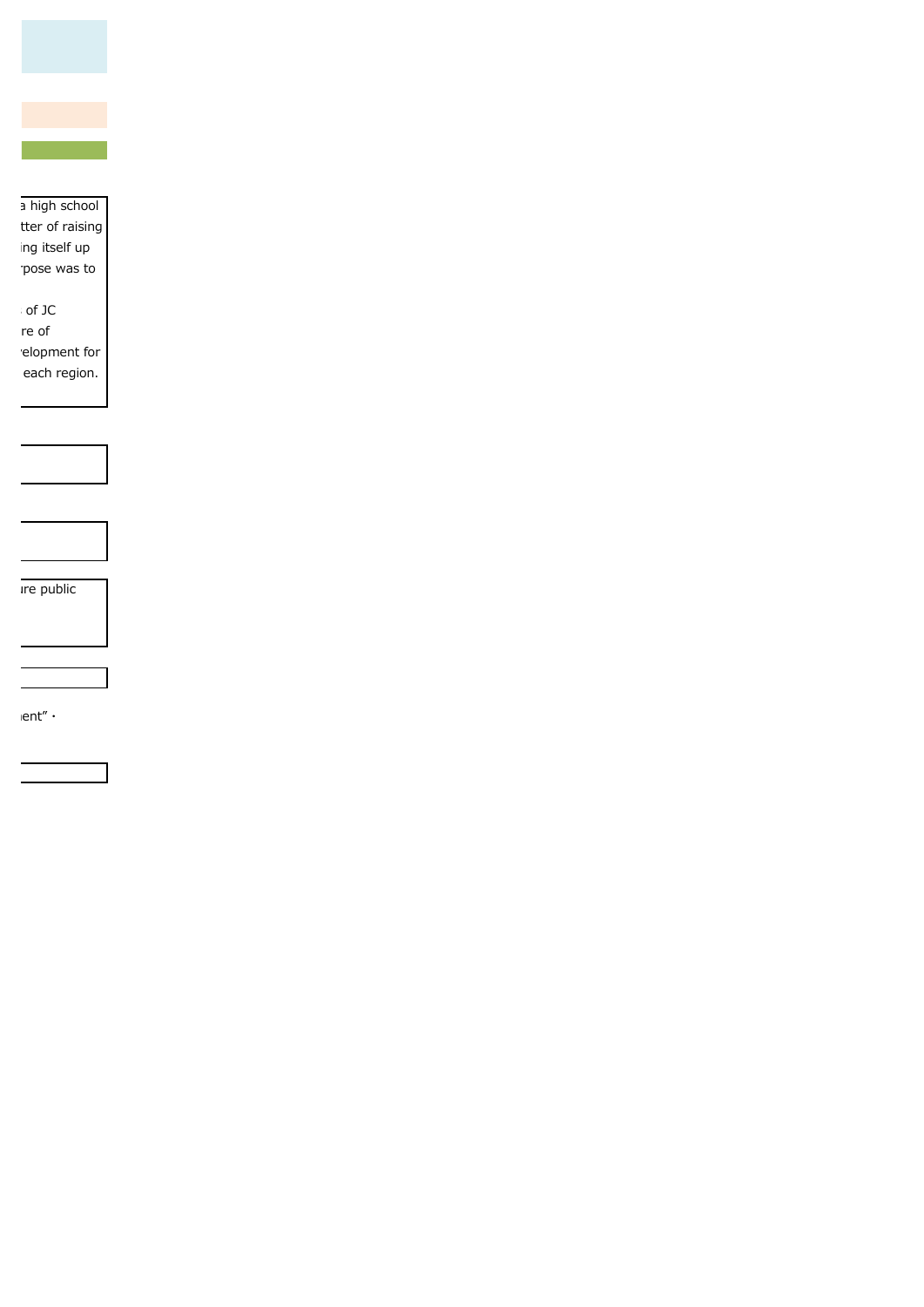$\overline{R}$  i school efecture, fectural s, and the will have a discussion following the mechanism of the mechanism of the mechanism of the mechanism of the mechanism of the <br>Contractorum of the mechanism of the mechanism of the mechanism of the mechanism of the mechanism of the mecha<br> wa pre-study facilitator  $i$ on ill be held ol parliament e prefectural ed people, an live like acted. h by red "I know answered is necessary awa among High School refectural ate as high  $n$  and eople to create a high school tter of raising ng itself up pose was to of JC me of elopment for each region.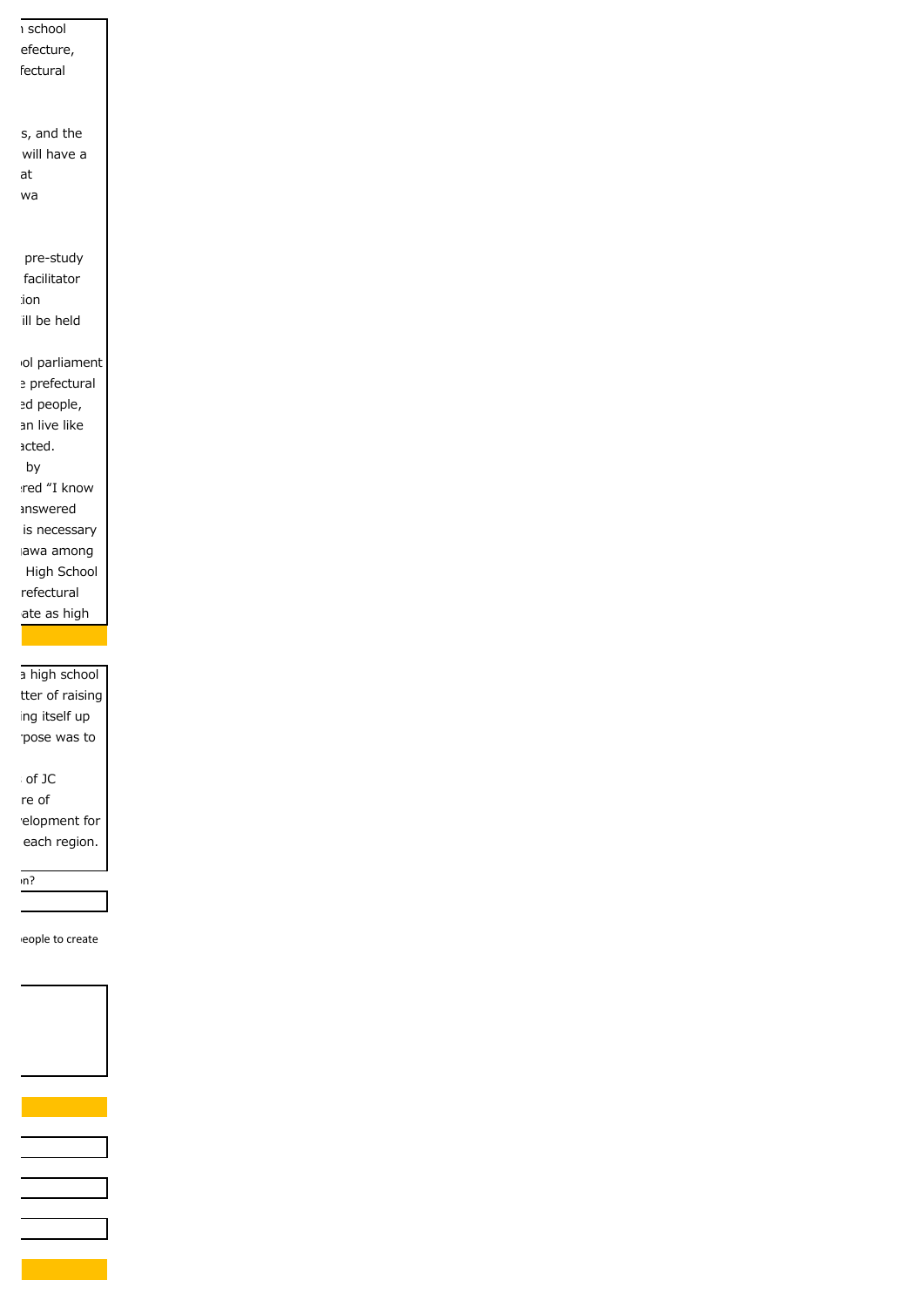Organization?

? Why?

bers? Why?